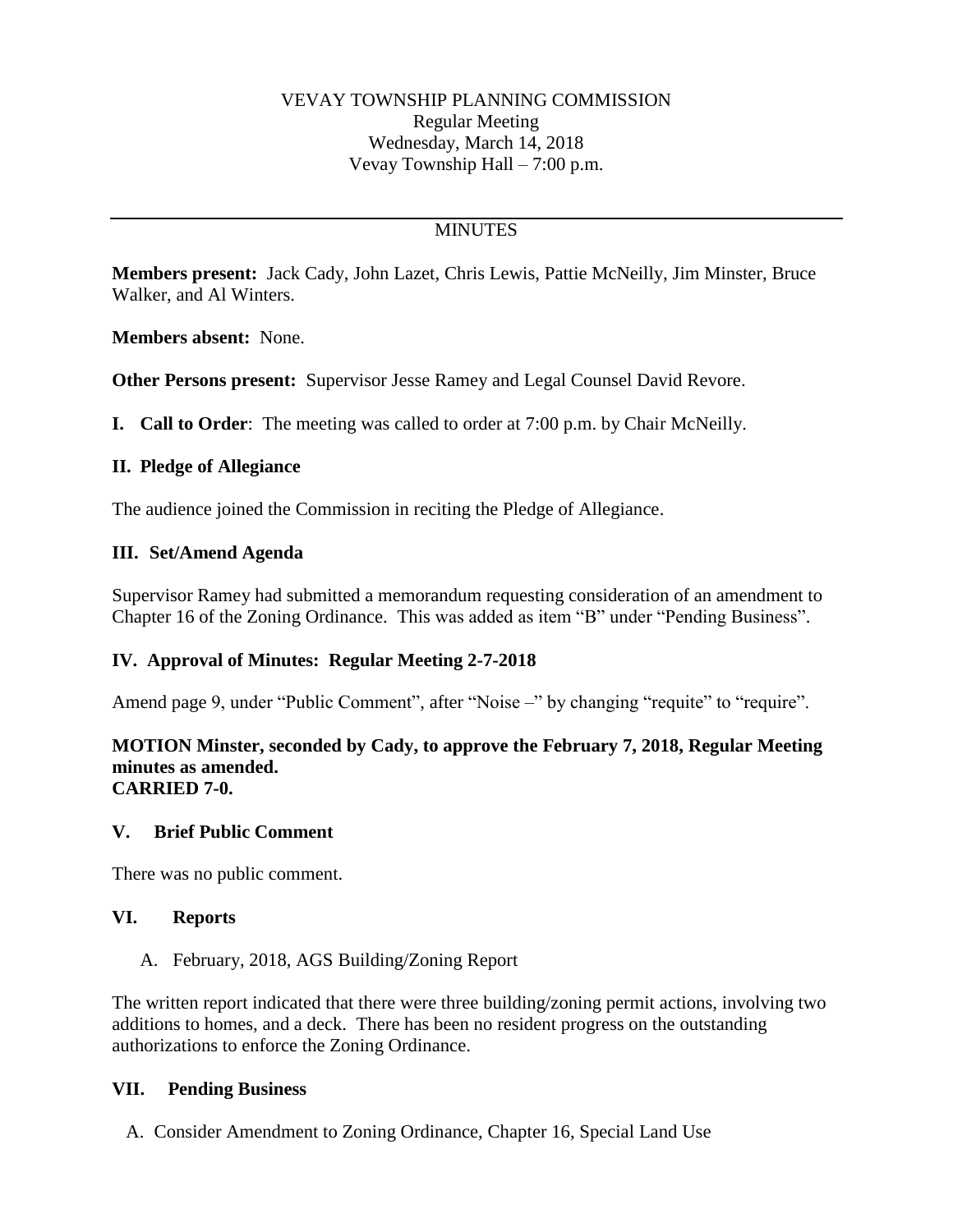COMMISSION – had a lengthy discussion on gravel mining operations, based in part on what other jurisdictions have included in their ordinances, and on what information should be included in the regulation of any such operation.

COMMISSION – determined that nothing in the current Zoning Ordinance language (Sec. 16.06(I)) needs to be deleted, but there was discussion on two paragraphs that need changes:

Paragraph 9 – (hours of operation) perhaps allow flexibility for night time and extraordinary situations which are necessitated by contract or by another agency deciding that the public health and welfare depend on having product delivered outside of allowable hours of operation. This could perhaps be done by requiring the approval of the zoning administrator. Additionally, clarify that hours of operation include the loading of trucks hauling product. (See the previously distributed copy of the ordinance language from Lyndon Township).

Paragraph 17 – (Zoning Administrator annual report) perhaps clarify that representatives of the Township have the right to enter the property to conduct periodic inspections to ensure compliance with the conditions of the SLU permit. (See the previously distributed copy of the ordinance language from Lyndon Township, page 5).

COMMISSION – In terms of what materials should be required with an SLU permit application, discussion revolved around three plans:

- a site plan that meets the requirements of Chapters 14 and 15, with the addition of an overview of the proposed areas for mineral extraction with detail of the anticipated areas to be mined, and to what depth, for the life of the project;
- a mining operations plan that would detail daily operations, include crushing operations; and
- a reclamation plan that would be updated on a regular basis if the reclamation is occurring in phases.

COMMISSION – began making decisions on the bullet points listed in the minutes of February 7, 2018. It was tentatively decided to:

- Not require a minimum parcel size.
- Address water management in the plans submitted, prior to operations starting. There is possibly a need for separate plans for surface water and ground water. It was noted that protection of surface water is already governed by state law and overseen by state agencies. Aspects of management that could be included are runoff of precipitation; an explanation of washing (such as the addition of surfactants or other chemicals); whether the county health department should review water quality if chemicals are added; and specificity as to proposed management of water on site, beyond the current "pond to pond method is preferred".
- Require estimates of anticipated road traffic.
- Explore whether the operator should file an annual report of operations, including but not limited to the number of days of operation; if the area to be mined needs to be amended; the number of days of crushing operations; progress on reclamation; anticipated activity for the next year; and a summary of complaints.
- Require fuel and hazardous material proposals that include physical protection, such as bollards; containment protections; and a spill response plan.
- Not require a mineral extraction fee.